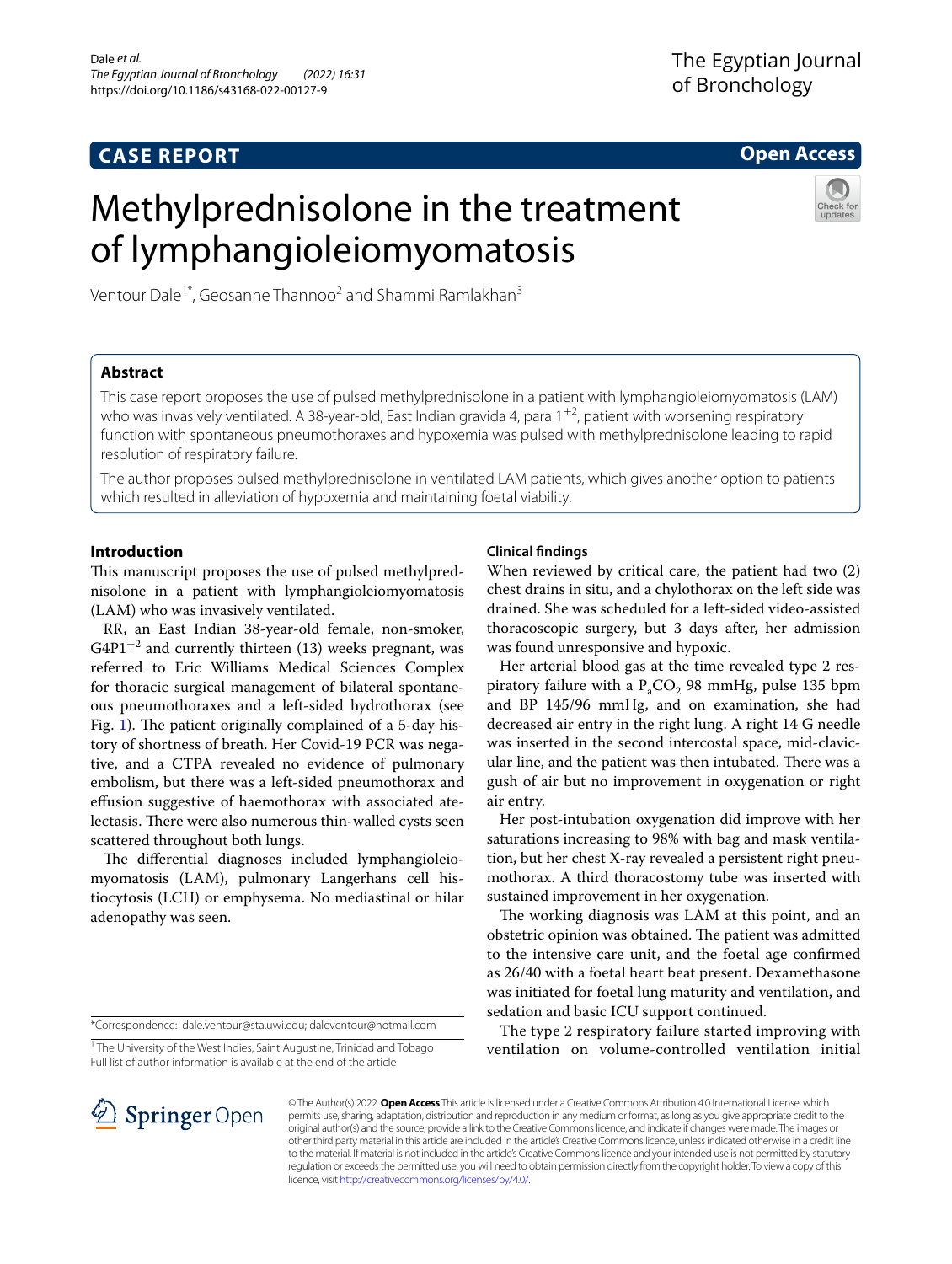

<span id="page-1-0"></span>**Fig. 1** Eric Williams Medical Sciences Complex for thoracic surgical management of bilateral spontaneous pneumothoraxes and a left-sided hydrothorax





<span id="page-1-1"></span>settings: FiO2 0.6 PEEP 5 rate 20 VT 400. Dexamethasone 4 mg was initiated, and her care in ICU involved lung-protective ventilation and supportive care.

Her Glasgow Coma Score (GCS) is always 11T/15 when off sedation. The patient required a small dose of noradrenaline that was weaned, and ventilation was challenging — still presenting with type 2 respiratory failure, and lung-protective ventilation was instituted.

After worsening lung condition and a CXR that showed total opacity of left lung on 20/02/2021, a bronchoscopy was scheduled to be done in ICU. Bronchoscopy showed bloody secretions in trachea and right main bronchus; left main bronchus completely occluded with clots which were removed (Figs. [2](#page-1-1) and [3\)](#page-1-2).

<span id="page-1-2"></span>

**Fig. 4** Another bronchoscopy was done due to noted increased 133 peak pressures

# <span id="page-1-3"></span>**Diagnostic/investigations**

The patient was also being treated with vancomycin and meropenem for a possible nosocomial pneumonia, and on  $22/2/2021$ , a CT brain and chest (Fig. [4](#page-1-3)) was done as follows:

- Showed nil acute intracranial fndings
- Tiny right pleural effusion
- Small bilateral pneumothoraxes
- Small left pneumothorax
- Innumerate small regular lung cysts difusely distributed throughout both lung felds with background ground glass opacifcation of lung parenchyma consider LAM.

On 26/2/21, another bronchoscopy was done due to noted increased peak pressures —no abnormal fnding; her airways were clear.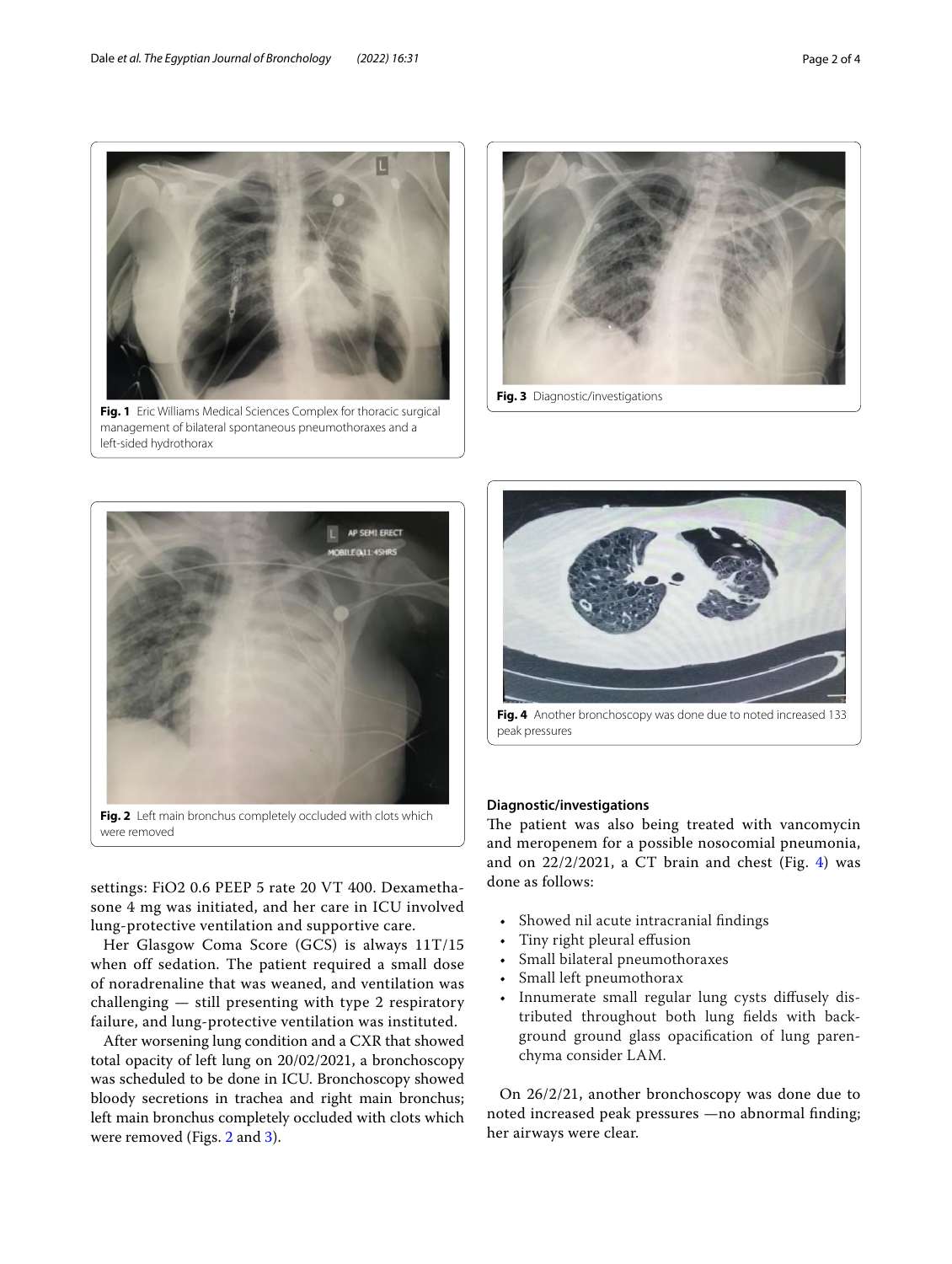## Other investigations included the following:

- HIV ELISA was negative; Covid-19 PCR was also negative.
- Bronchoalveolar lavage (BAL) (22/2/21) culture detected pseudomonas and Enterobacteriaceae BAL (22/2/21); there was no fungal growth.
- Blood culture (14/2/21) detected pseudomonas sensitive to piperacillin-tazobactam but resistant to vancomycin and meropenem. Her urine on (13/2/21) revealed nil bacterial growth.

# **Intervention**

The patient completed 3 days of antibiotics, but her ventilatory support remained very high; she was then pulsed on methylprednisolone 1 g intravenously for 3/7 and then weaned to prednisolone 60 mg daily. Her ventilatory settings reduced over 48 h, but she remained confused, weak and agitated. A tracheostomy was performed on 28/2/21, the patient was able to be weaned onto CPAP and transferred to the High Dependency Unit.

#### **Outcome and follow‑up**

The patient was weaned to room air, but due to the risk of recurrence and worsening of lung function, it was decided at a multidiscipline team meeting with obstetrics, thoracic surgical, and medical that a medical abortion was the next step in her management to reduce her risk of recurrence with such lung parenchymal damage. She was induced 2 days later after consent by both mother and partner; she tolerated delivery of the foetus which did not survive.

RR continued to improved, she was placed on 5 mg prednisolone maintenance, the tracheostomy was decannulated a week later and the patient was discharged to the home.

# **Discussion**

The classic clinical presentation of LAM is quite distinctive; women of childbearing age present with spontaneous pneumothorax, chylothorax, haemoptysis and slowly progressive dyspnoea [[1\]](#page-3-0). Microscopically, the lungs are characterised by cystic air spaces and a nodular proliferation of abnormal smooth muscle cells (LAM cells). LAM cells accumulate in the alveolar walls, collagen and elastic fbres are partially degraded, and oedema, haemorrhage and haemosiderin-laden macrophages are seen around the alveoli [\[2\]](#page-3-1).

Not all patients with LAM require tissue biopsy for a defnitive diagnosis as the disease has a characteristic of CT appearance in the majority of cases. CT scanning shows multiple thin-walled cysts scattered throughout

the lung felds in an even distribution with normal intervening lung parenchyma. Therefore, patients with suspected LAM should have a high-resolution CT of the thorax and a CT of the abdomen to examine for the presence of angiomyolipoma and other lymphatic involvement. Where the CT scan is not characteristic of LAM, a lung biopsy should be obtained for a defnitive diagnosis [[3\]](#page-3-2).

The diagnosis of Langerhans cell histiocytosis was not entertained based on the total lung involvement, no association with smoking and the CT appearance [\[4](#page-3-3)].

The treatment usually involves sirolimus, antihormonal therapy including oophorectomies and progestogens and lung transplantation. All these modalities have serious detrimental potential effects on the foetus, and we initiated pulsed methylprednisolone therapy which rapidly stabilized the clinical lung deterioration, and we were able to wean the ventilatory support very rapidly, within 2 days, and decrease the patient's respiratory support.

A medical abortion was carried out in this case to decrease her risk of pneumothorax recurrence and further lung deterioration.

# **Conclusion**

The author proposes that pulse methylprednisolone needs to be the frst-line treatment in patient with and suspected to having LAM as it decreases the progression of the disease and also reduces the length of time on the ventilator.

## **Acknowledgements**

No acknowledgement.

#### **Submission**

The abstract was submitted and accepted for IARS 2022 virtual meeting in Dec 2021. It has not been submitted to a journal.

#### **Authors' contributions**

Conceptualization, DV and SR; data collection, GT; draft, SR and DV; fnal, DV and GT. The authors read and approved the fnal manuscript.

# **Funding**

No funding received

#### **Availability of data and materials**

A fle was uploaded to the supplementary data. Also, patient's note is available to access.

#### **Declarations**

#### **Ethics approval and consent to participate**

Ethics approval was waived for this manuscript.

#### **Consent for publication**

Written informed consent was obtained from the patient for publication of this case report and any accompanying images. A copy of the written consent is available for review by the editor in chief of this journal.